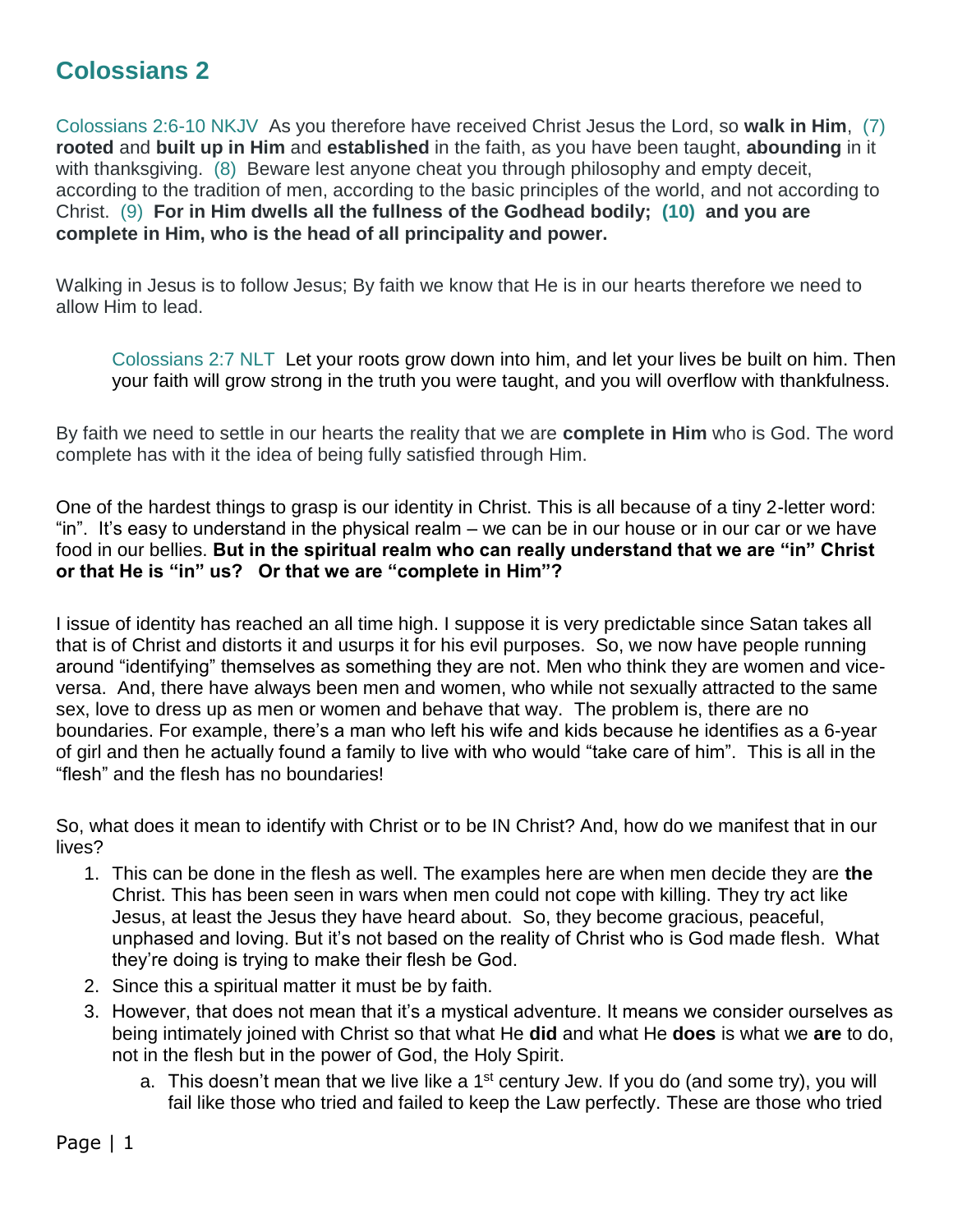to work their way into heaven or they simply assumed they would be allowed in just because they were Jewish.

- b. However, being in Christ does mean that we are called to live our lives sacrificially for others. We are to show grace and mercy to everyone – even the sinner, the prostitute and the tax collector. This means that we are to forgive others as He forgave us!
- 4. There are several things we can do to identify with Him.
	- a. You must first **know Him**! Therefore, you must r**ead His Word**! The Old Covenant Scriptures clearly showed WHY He came; The New Covenant Scriptures clearly showed HOW He came and accomplished His mission to save the world from itself.
	- b. Adjust your prayer time to include praise and worship. It's ok to pray about your needs or for the needs of others. But you will learn even more about Him through praising and worshipping Him simply because He is God. Don't neglect thanksgiving because He's pleased by our gratitude.
	- c. Fellowship with like-minded believers enhances our walk. We learn from others and are helped by those who have walked this Way. Being identified in Christ is a process that starts with salvation and ends when we stand face to face with Him.

Armed with these things, Paul has another way of describing "identification with Christ". He says, "put on". The Greek meaning of "put on" is to "sink into a garment" (like being poured into clothing which illustrates the closeness between you and the cloth).

(Romans 13:14 NKJV) **But put on the Lord Jesus Christ**, and make no provision for the flesh, to *fulfill its* lusts.

The idea of identity in Christ and putting Christ on is also conveyed by the phrase "in Him" which is where we started (in Him we are complete). So, let's go on with Chapter 2 starting in verse 11:

(Colossians 2:11 NKJV) **In Him** you **were also circumcised** with the circumcision made without hands, by **putting off** the body of the sins of the flesh, by the circumcision of Christ,

While our context is "identification in Christ", it's not a New Covenant idea. And while the OC Scriptures deal with Israel, the principle is the same and it is applicable to us today:

Deuteronomy 10:12-16 NKJV (12) "And now, Israel, what does the LORD your God **require** of you, but to fear the LORD your God, to walk in all His ways and to love Him, to serve the LORD your God with all your heart and with all your soul,

: :

: :

**(16) Therefore circumcise the foreskin of your heart, and be stiff-necked no longer.**

Deuteronomy 30:2, 6 NKJV (2) and you return to the LORD your God and obey His voice, according to all that I command you today, you and your children, with all your heart and with all your soul

Page | 2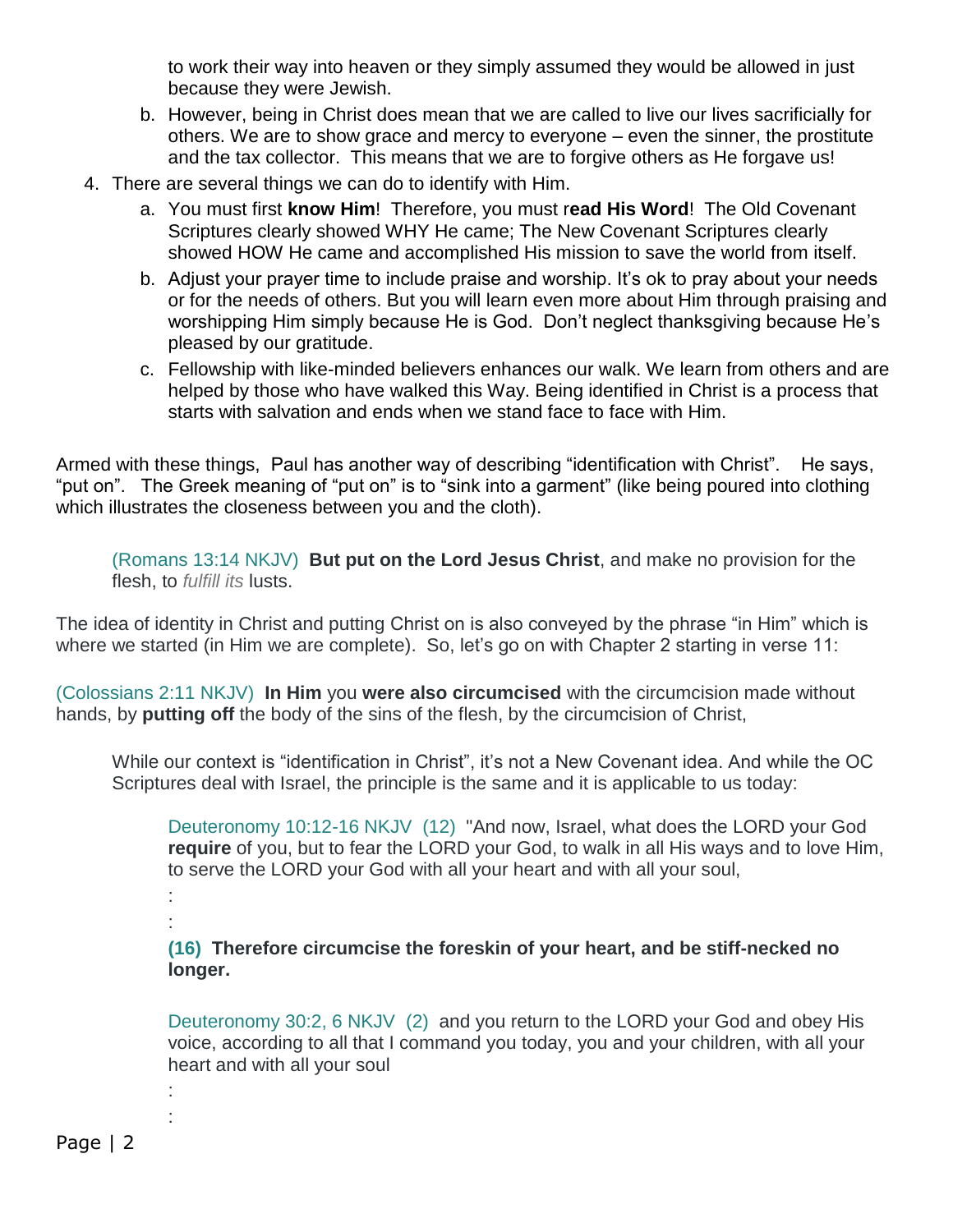(6) And **the LORD your God will circumcise your heart** and the heart of your descendants, to love the LORD your God with all your heart and with all your soul, that you may live.

And like verse 6 in Deuteronomy 30 , this is a work of the LORD in which **we participate**. We humble ourselves and expose our sinful hearts, and He does the cutting. The result is the "putting off" of the sins of the flesh. The goal of sinless perfection is not realistic on this side of Heaven, but don't use that as an excuse to submit to the LORD for help with obedience.

(Colossians 2:12 NKJV) buried with Him in baptism, in which you also were raised with *Him* through faith in the working of God, who raised Him from the dead.

The rite of baptism is not concerned with washing but identification: When we are immersed in the water we are to understand His death and burial. When we are drawn out of the water, we experience His resurrection, being raised from the dead. This resurrection is symbolic as well: we are raised in the newness of life. This is by faith in the working of God who will one day raise us up to heaven.

If it's just a ritual, it has no meaning. This is why we don't adhere to infant baptism or sprinkling of water.

(Colossians 2:13 NKJV) And you, being dead in your trespasses and the uncircumcision of your flesh, He has made alive together with Him, having forgiven you all trespasses, (14) having wiped out the handwriting of requirements that was against us, which was contrary to us. And He has taken it out of the way, having nailed it to the cross. (15) Having disarmed principalities and powers, He made a public spectacle of them, triumphing over them in it.

Paul continues with our identification with Jesus: Before Christ, we were Zombies – walking in the deadness of our sin and the uncircumcision of our flesh: we were alive but truly dead. Because of Christ's atonement, we are dead but now, truly alive. With the atonement came forgiveness. With the sacrifice, the Law, with its requirements and curses, was nailed to the cross with Jesus. We no longer have to live by the letter but rather we live by the Spirit of God who dwells in us.

Verse 15, to me, is a life-long test of our faith. Am I going to see the evil and wickedness that seems to prevail against the good or I am going to know that thru the Cross, satan and his followers have been disarmed and have no true power over us?

Page | 3 (Colossians 2:16 NKJV) So let no one judge you in food or in drink, or regarding a festival or a new moon or sabbaths, (17) which are a shadow of things to come, but the substance is of Christ. (Colossians 2:18 NKJV) Let no one cheat you of your reward, taking delight in *false* **humility** and **worship of angels**, **intruding** into those things which he has not seen, **vainly puffed up** by his fleshly mind, (19) and **not holding fast to the Head, from whom all the body, nourished and knit together by joints and ligaments, grows with the increase** *that is* **from God.** (Colossians 2:20 NKJV) Therefore, if you died with Christ from the basic principles of the world, why, as *though* living in the world, do you subject yourselves to regulations—(Colossians 2:21 NKJV) "Do not touch, do not taste, do not handle," (Colossians 2:22 NKJV) **which all concern things which perish with the using**—according to the commandments and doctrines of men? (Colossians 2:23 NKJV) These things indeed have an **appearance** of wisdom in self-imposed religion, *false* **humility**, and **neglect**